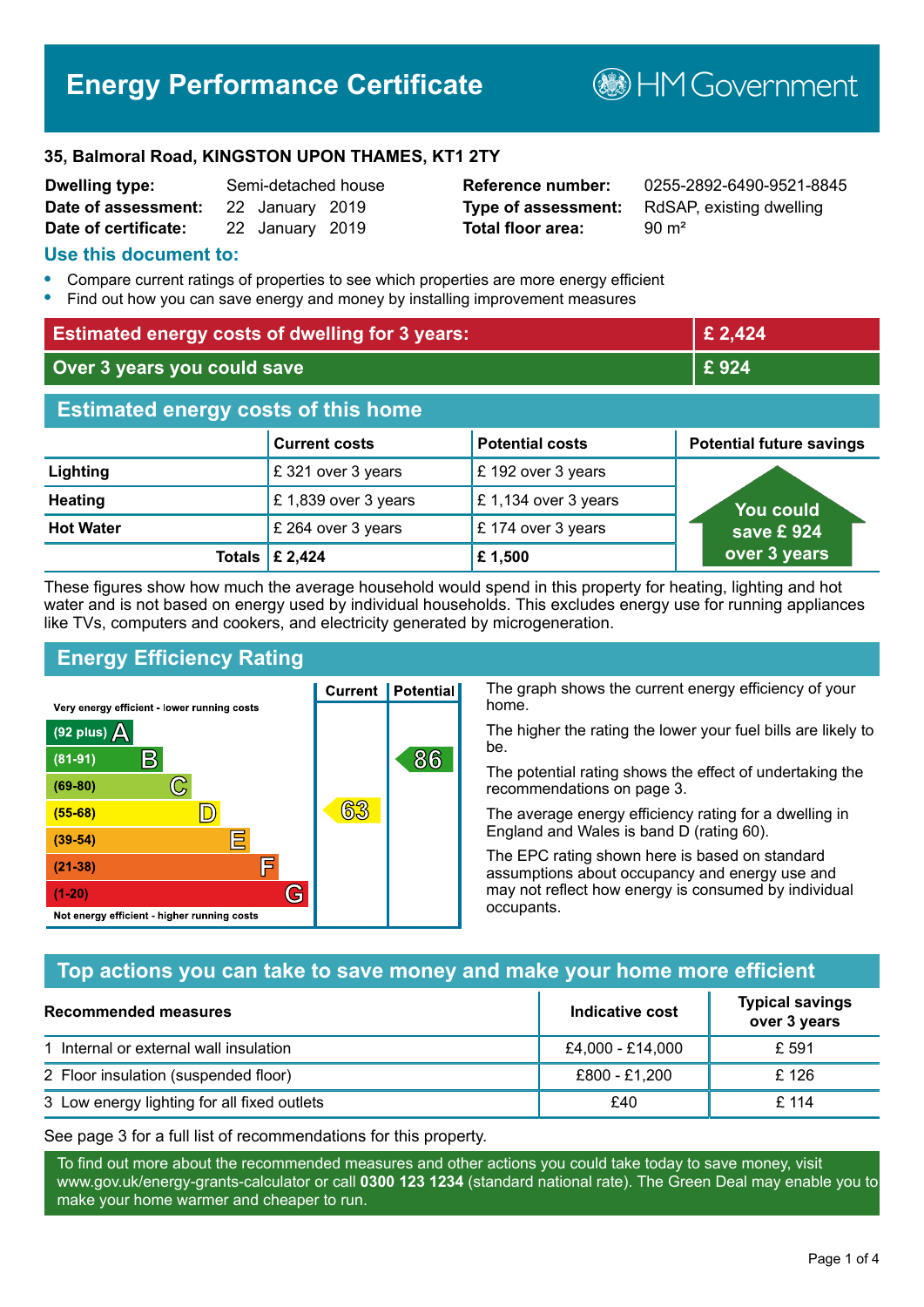**Energy Performance Certificate**

# **Summary of this home's energy performance related features**

| <b>Element</b>        | <b>Description</b>                             | <b>Energy Efficiency</b> |
|-----------------------|------------------------------------------------|--------------------------|
| Walls                 | Solid brick, as built, no insulation (assumed) | $\star$ * * * *          |
| Roof                  | Pitched, 250 mm loft insulation                | ★★★★☆                    |
| Floor                 | Suspended, no insulation (assumed)             |                          |
| <b>Windows</b>        | Fully double glazed                            | ★★★☆☆                    |
| Main heating          | Boiler and radiators, mains gas                | ★★★★☆                    |
| Main heating controls | Programmer, room thermostat and TRVs           | ★★★★☆                    |
| Secondary heating     | None                                           |                          |
| Hot water             | From main system                               | ★★★★☆                    |
| Lighting              | Low energy lighting in 33% of fixed outlets    | ★★★☆☆                    |

Current primary energy use per square metre of floor area: 230 kWh/m² per year

The assessment does not take into consideration the physical condition of any element. 'Assumed' means that the insulation could not be inspected and an assumption has been made in the methodology based on age and type of construction.

#### **Low and zero carbon energy sources**

Low and zero carbon energy sources are sources of energy that release either very little or no carbon dioxide into the atmosphere when they are used. Installing these sources may help reduce energy bills as well as cutting carbon. There are none provided for this home.

# **Your home's heat demand**

For most homes, the vast majority of energy costs derive from heating the home. Where applicable, this table shows the energy that could be saved in this property by insulating the loft and walls, based on typical energy use (shown within brackets as it is a reduction in energy use).

| <b>Heat demand</b>           | <b>Existing dwelling</b> | Impact of loft<br>insulation | Impact of cavity<br>wall insulation | Impact of solid<br>wall insulation |
|------------------------------|--------------------------|------------------------------|-------------------------------------|------------------------------------|
| Space heating (kWh per year) | 11,338                   | N/A                          | N/A                                 | (4,506)                            |
| Water heating (kWh per year) | 1,976                    |                              |                                     |                                    |

You could receive Renewable Heat Incentive (RHI) payments and help reduce carbon emissions by replacing your existing heating system with one that generates renewable heat, subject to meeting minimum energy efficiency requirements. The estimated energy required for space and water heating will form the basis of the payments. For more information, search for the domestic RHI on the www.gov.uk website.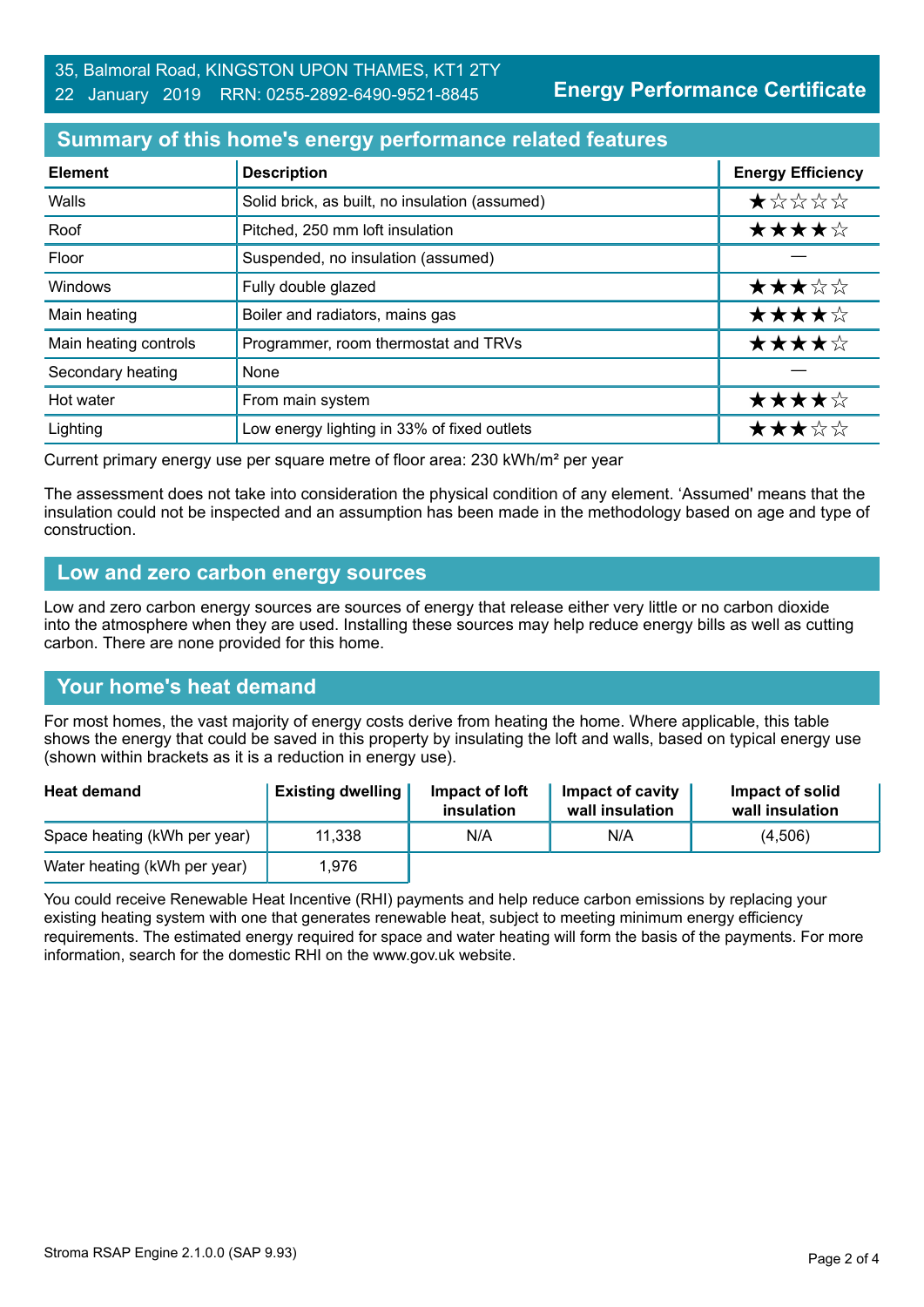#### 35, Balmoral Road, KINGSTON UPON THAMES, KT1 2TY 22 January 2019 RRN: 0255-2892-6490-9521-8845

### **Recommendations**

The measures below will improve the energy performance of your dwelling. The performance ratings after improvements listed below are cumulative; that is, they assume the improvements have been installed in the order that they appear in the table. Further information about the recommended measures and other simple actions you could take today to save money is available at www.gov.uk/energy-grants-calculator. Before installing measures, you should make sure you have secured the appropriate permissions, where necessary. Such permissions might include permission from your landlord (if you are a tenant) or approval under Building Regulations for certain types of work.

| <b>Recommended measures</b>               | Indicative cost   | <b>Typical savings</b><br>per year | <b>Rating after</b><br>improvement |
|-------------------------------------------|-------------------|------------------------------------|------------------------------------|
| Internal or external wall insulation      | £4,000 - £14,000  | £197                               | C72                                |
| Floor insulation (suspended floor)        | £800 - £1,200     | £42                                | C74                                |
| Low energy lighting for all fixed outlets | £40               | £ 38                               | C75                                |
| Solar water heating                       | $£4,000 - £6,000$ | £ 30                               | C76                                |
| Solar photovoltaic panels, 2.5 kWp        | £5,000 - £8,000   | £ 308                              | <b>B86</b>                         |

# **Opportunity to benefit from a Green Deal on this property**

Green Deal Finance allows you to pay for some of the cost of your improvements in instalments under a Green Deal Plan (note that this is a credit agreement, but with instalments being added to the electricity bill for the property). The availability of a Green Deal Plan will depend upon your financial circumstances. There is a limit to how much Green Deal Finance can be used, which is determined by how much energy the improvements are estimated to **save** for a 'typical household'.

You may be able to obtain support towards repairs or replacements of heating systems and/or basic insulation measures, if you are in receipt of qualifying benefits or tax credits. To learn more about this scheme and the rules about eligibility, call the Energy Saving Advice Service on **0300 123 1234** for England and Wales.